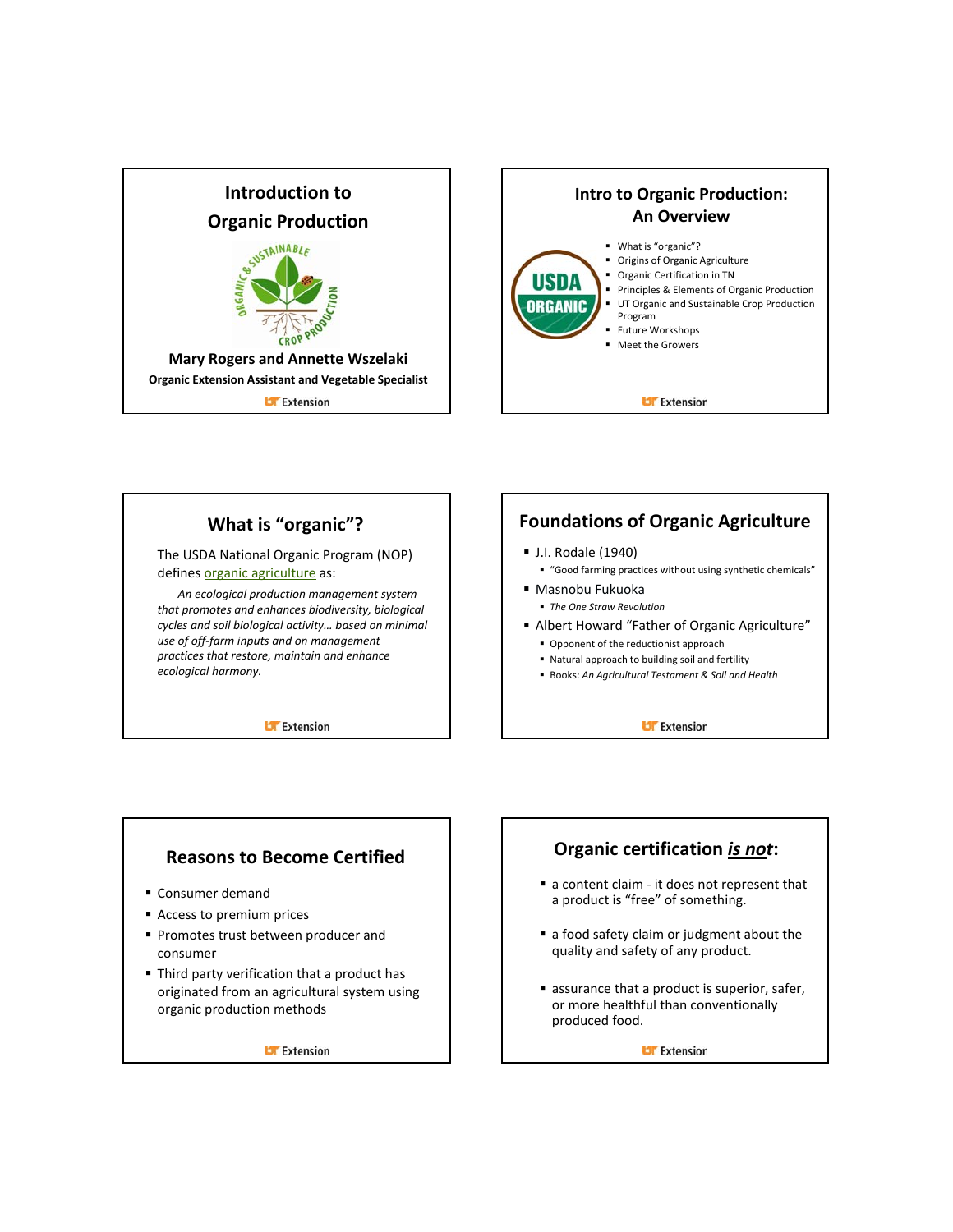







## **Is it possible to be certified in TN?**



- **Yes!**
- While no certification agency is physically present here in TN, several national and regional agencies operate in the state
- Complete list of accredited certifiers available online: *http://www.accreditedcertifiers.org/index.htm*
- Comparison of services/fees available online: *http://www.rodaleinstitute.org/certifier\_directory*

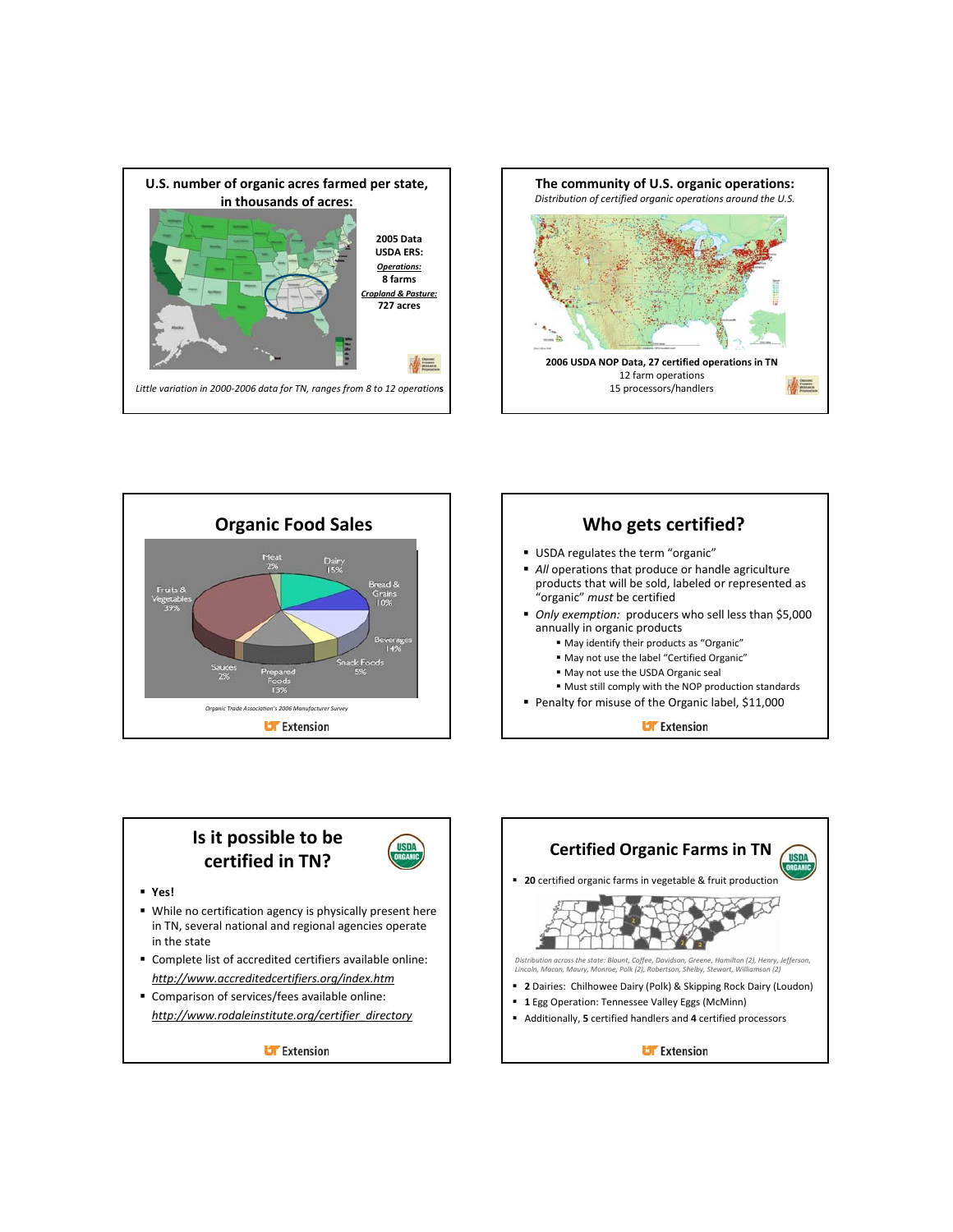#### *About Organic Operations in TN***:**



- **Majority are fruit & vegetable farms** 9 *2 Dairy Farms, 1 Meat Operation, 1 Egg Operation*
- **4 to 6 additional farms in TN certified through growers group**

9*Appalachian Harvest based in Abingdon, VA*

• **~10 certified organic processors/handlers**

## **Common Certifying Agencies Used in TN**



- **QCS (Quality Certification Services): www.qcsinfo.org/**
- **Kentucky Department of Agriculture: www.kyagr.com/marketing/plantmktg/organic/index.htm**
- **North Carolina Crop Improvement Association**
	- **www.nccrop.com/programs.php/Organic\_Certification/8**
- **Oregon Tilth:**
	- **www.tilth.org/**

**Extension** 

#### **How much does certification cost?**

- Varies depending on fee schedule of certifier
- Often based on factors such as farm size, gross farm sales, distance traveled by the organic inspector
- Producers must re-certify each year and pay annual application/inspection fees
- In TN, annual certification costs generally range from \$500 ‐ \$700

**DExtension** 



#### **Requirements for land to be eligible for certification:**

- No prohibited substances applied to land for period of 3 years.
	- For newly purchase land, affidavit from previous owner
- **Managed according to NOP regulations**
- Distinct defined boundaries and buffer zones that identify area in organic production

**U** Extension

#### **Steps for Certification**

- 1. Understand USDA NOP regulations
- 2. Contact certification agency for application
- 3. Submit application (organic system plan)
- 4. Application is reviewed by agency for NOP compliance
- 5. Farm inspection
- 6. Certification Agency makes a decision re: certification
- 7. Certification agency notifies the producer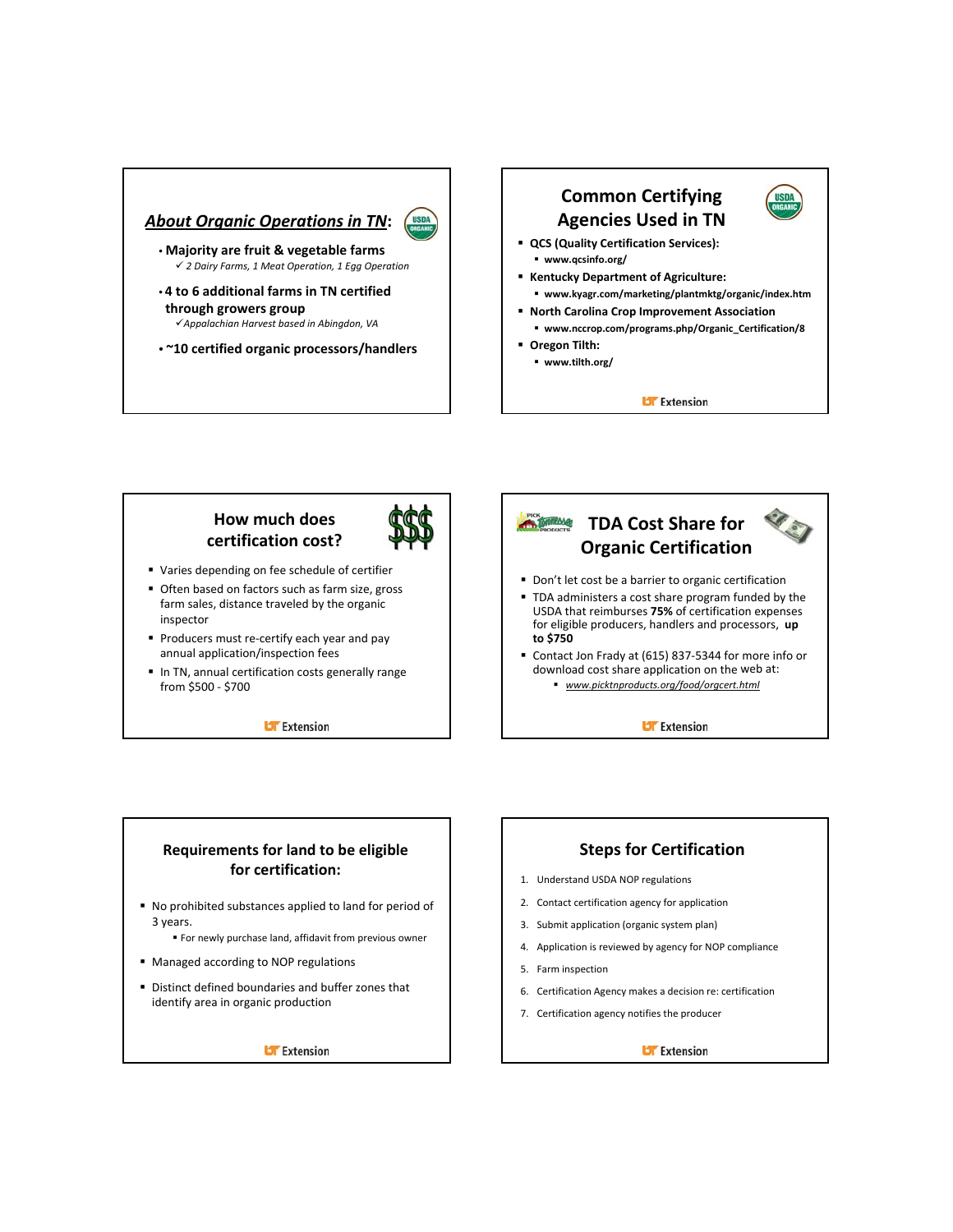#### **Highlights of NOP Crop Production Standards**

- Must implement the use of crop rotations, including the use of cover crops
- **Organic seeds and planting stock required;** exception if not commercially available (must be documented)
- Regulations for composting animal manures
- Regulations for application of raw manure

**Li** Extension

#### **Highlights of NOP Crop Pest, Weed and Disease Management Standard**

- First, use management practices to prevent pests, weeds & diseases
	- Crop rotation, variety selection, sanitation
- Then, control problems through mechanical or physical methods
	- Augment pest predator, mechanical cultivation, use of mulches, culling
- Finally, if these methods are insufficient an allowed input can be used

 Biologicals, botanicals, minerals or a substance from the approved national list of materials

**U** Extension





## **Principles of Organic Production**

- **Biodiversity**
- **Integration**
- Sustainability
- **Integrity**



## **Biodiversity**

- Farms with a diverse mix of crops generally support more organisms in their agroecosystems
- Above ground:
	- **Beneficial insects** (pollination & pest management)
- **Below ground:** 
	- $\blacksquare$  Microorganisms, insects, earthworms (better nutrient cycling, disease suppression, tilth & nitrogen fixation)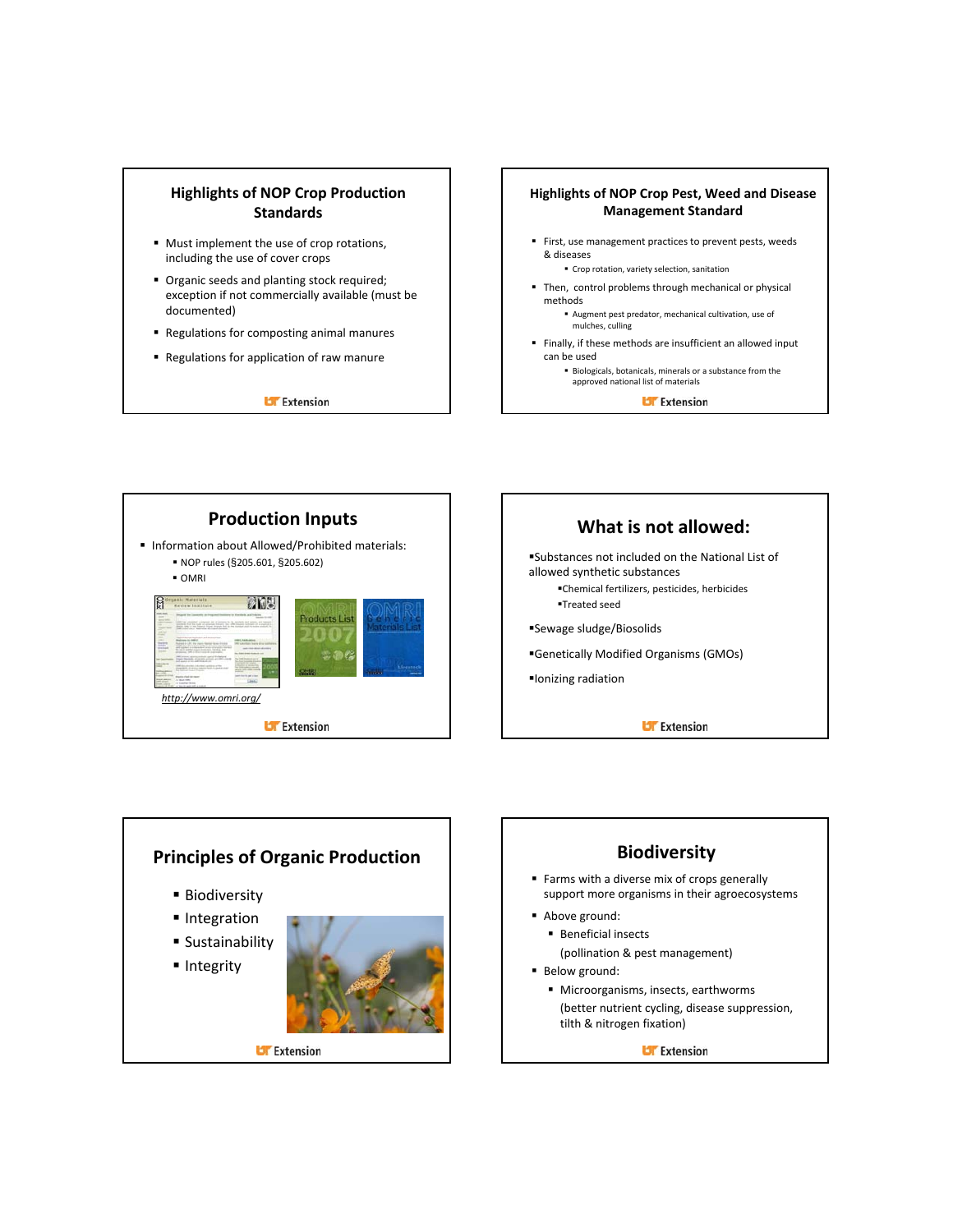

#### **Integration**

- Utilize on-farm inputs to maximize crop benefits
- Are there animals on the farm?
- Recycle and conserve nutrients
- **Practices that foster integration of farm enterprises:** 
	- Rotation
	- Composting animal manure
	- **Intercropping**
	- **Farmscaping**
	- Mulching





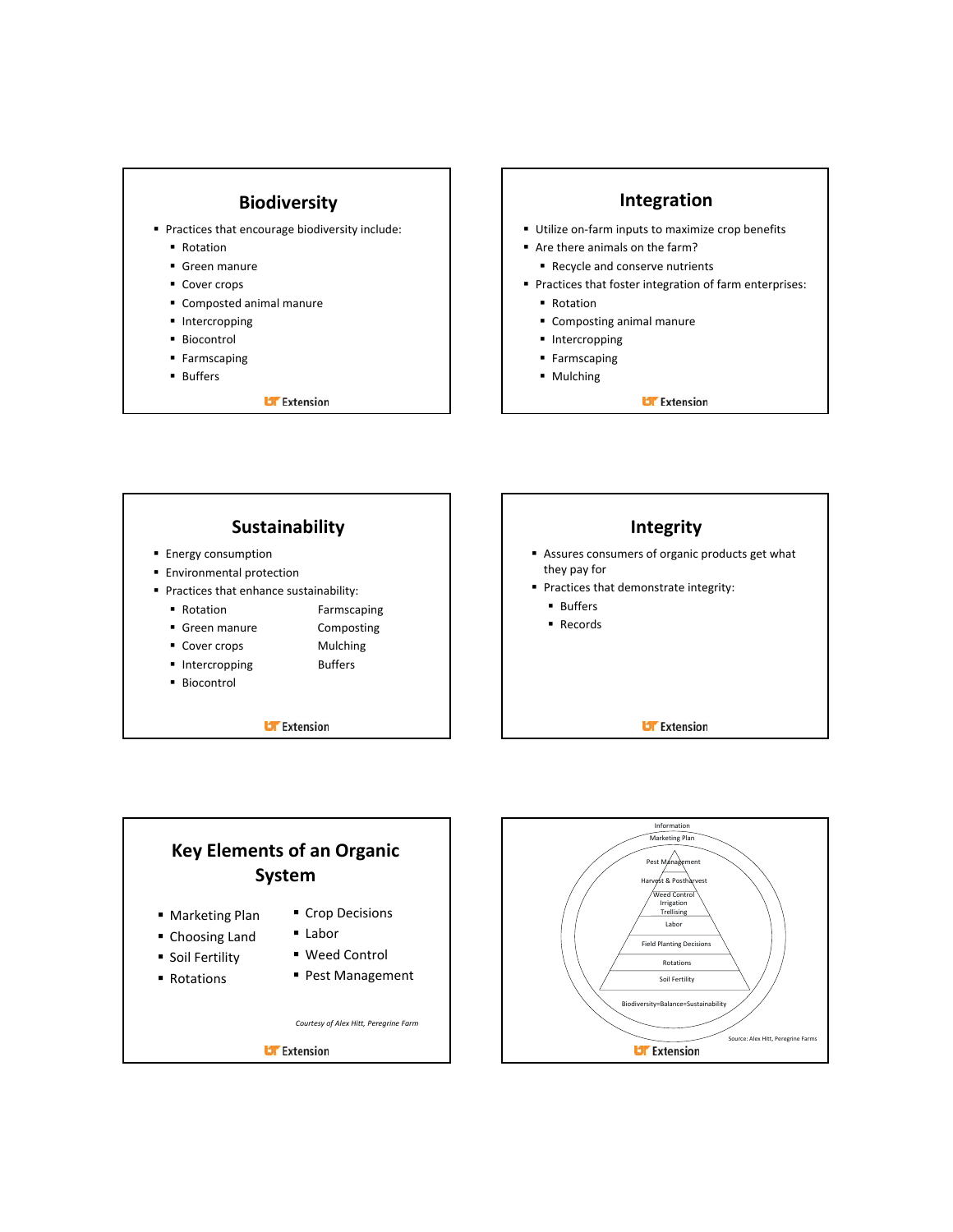## **Marketing Plan**

- Affects everything!
- Decide *where* to market and why
- Decide *what* to market and why
- Decide *when* to market



**Li** Extension

**U** Extension





#### **Manuring and Composting** The NOP does not restrict the source of manure ■ Best to compost manure before field application and incorporation Compost stabilizes nutrients, builds populations of beneficial microorganisms and in some cases shown to suppress disease **Crop Rotation** The sequence of crops grown in a specific field One of most important pest management tools Provide fertilizer **Suppress weeds**  Naturally till soil Interrupt pest cycles

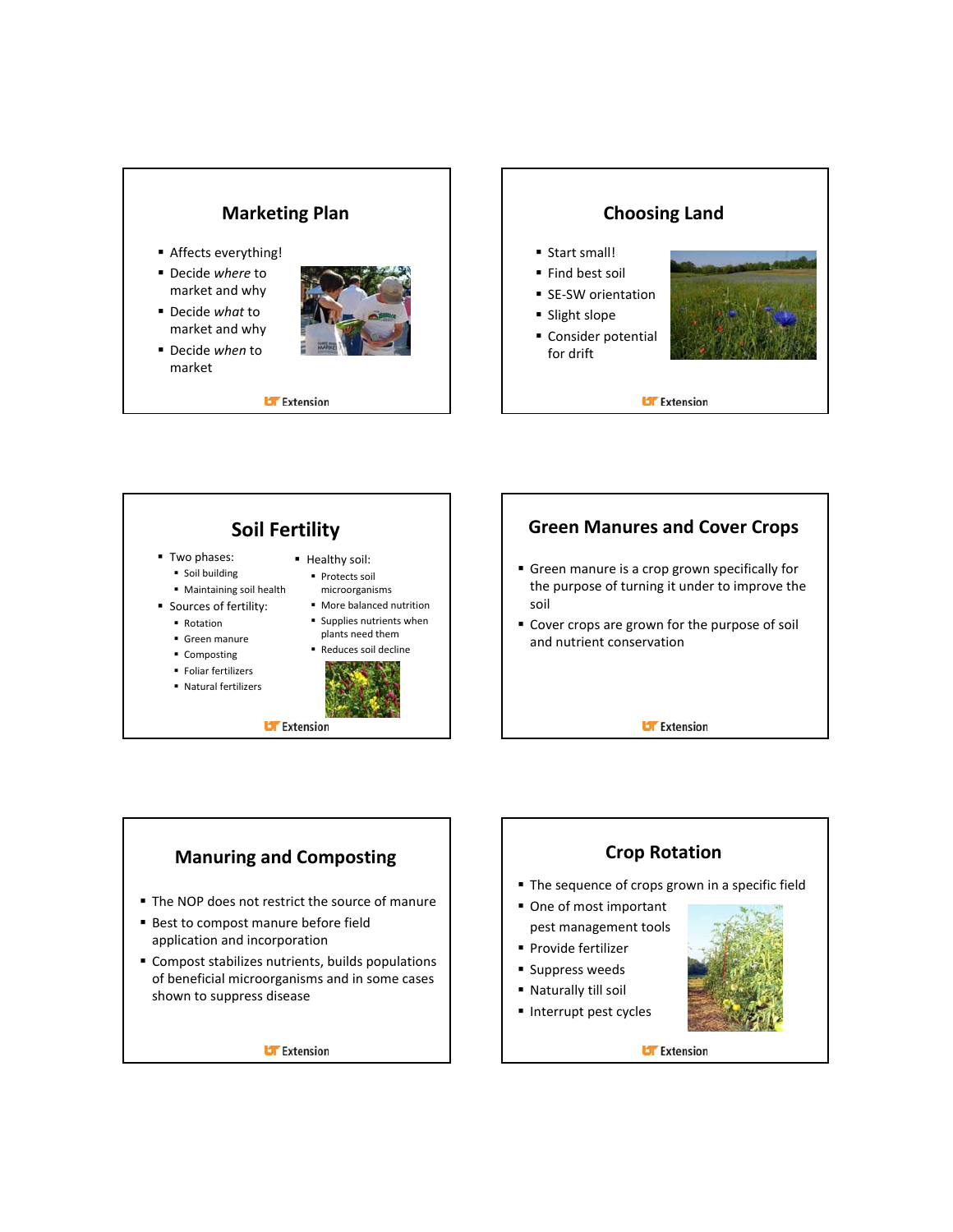







- 
- Intercropping Natural pesticides
- Biocontrol

**UF** Extension

#### **Biological Pest Control**

- Keeps levels of pest insects under control or at manageable level
- **Beneficial insect pest predators and parasites**
- **Pest disease agents**
- Insect eating birds and bats

**U** Extension

#### **Sanitation**

- Removal of crops residues that could carry plant diseases or insect pests
- Destruction of weedy borders that may harbor pests
- **Cleaning farm equipment from one field to** another
- **Sterilizing pruning and other tools**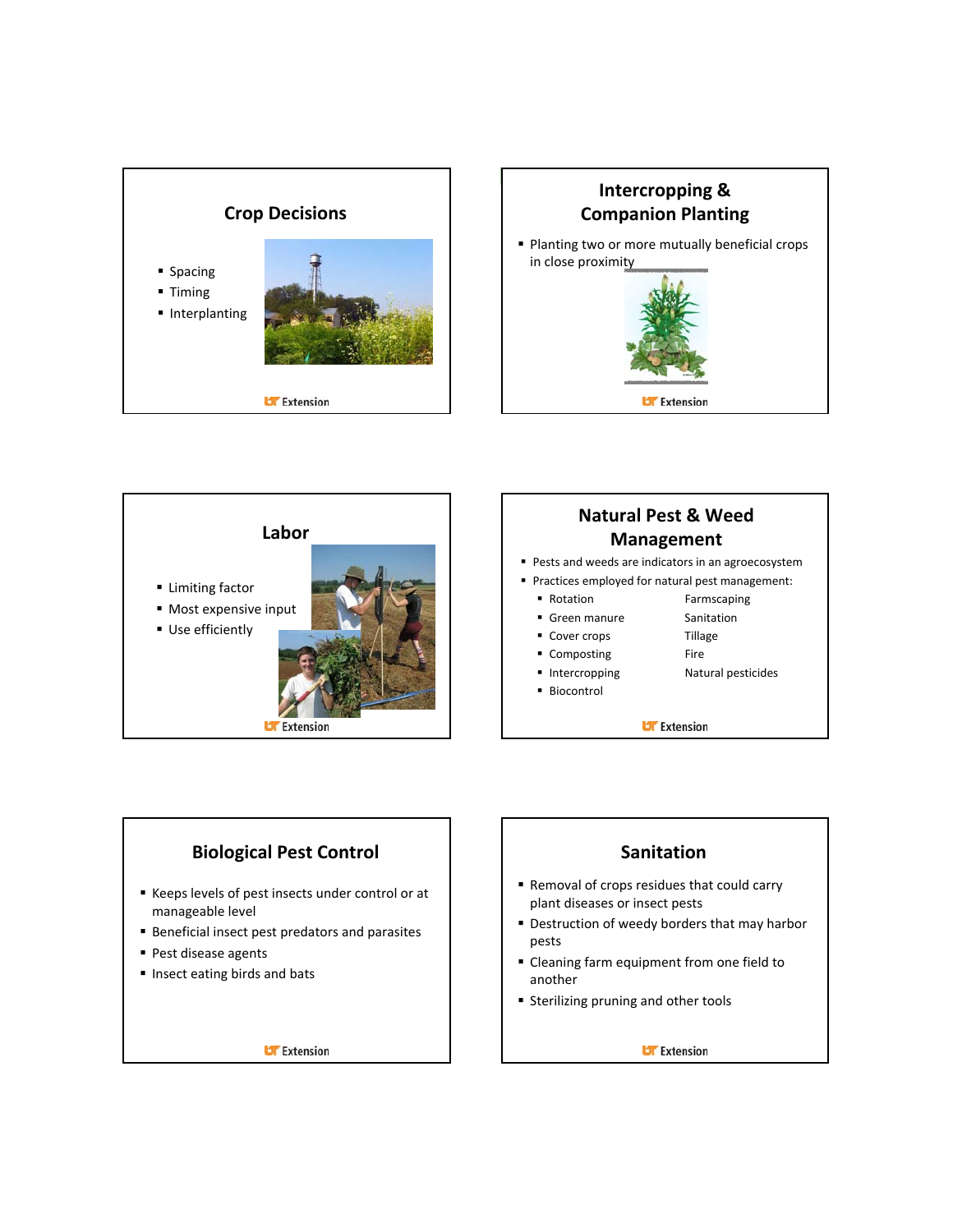## **Tillage & Cultivation**

- Can be used as a tool for weed control, crop residue management, soil aeration, conservation of compost, hardpan reduction and sanitation
- However, every tillage operation aerates the soil and speeds the decomposition of the organic fraction

**Li** Extension

#### **Mulching**

- Helps regulate soil moisture and temperature
- **Suppresses weeds**
- **Provides organic matter to the soil**
- Small-scale: Straw bales, woodchips
- Large-scale: Winter killed or rolled cover crops

**Extension** 



**Li** Extension



- Not a prescribed system, based on what best fits the operation
- Types of records:
	- **Farm & field maps** 
		- **Field history**
		- Activity log
		- Input records (including receipts and labels)
		- **Harvest records**
		- **Storage records**
		- **Sales records**
- Maintain all records for 5 years



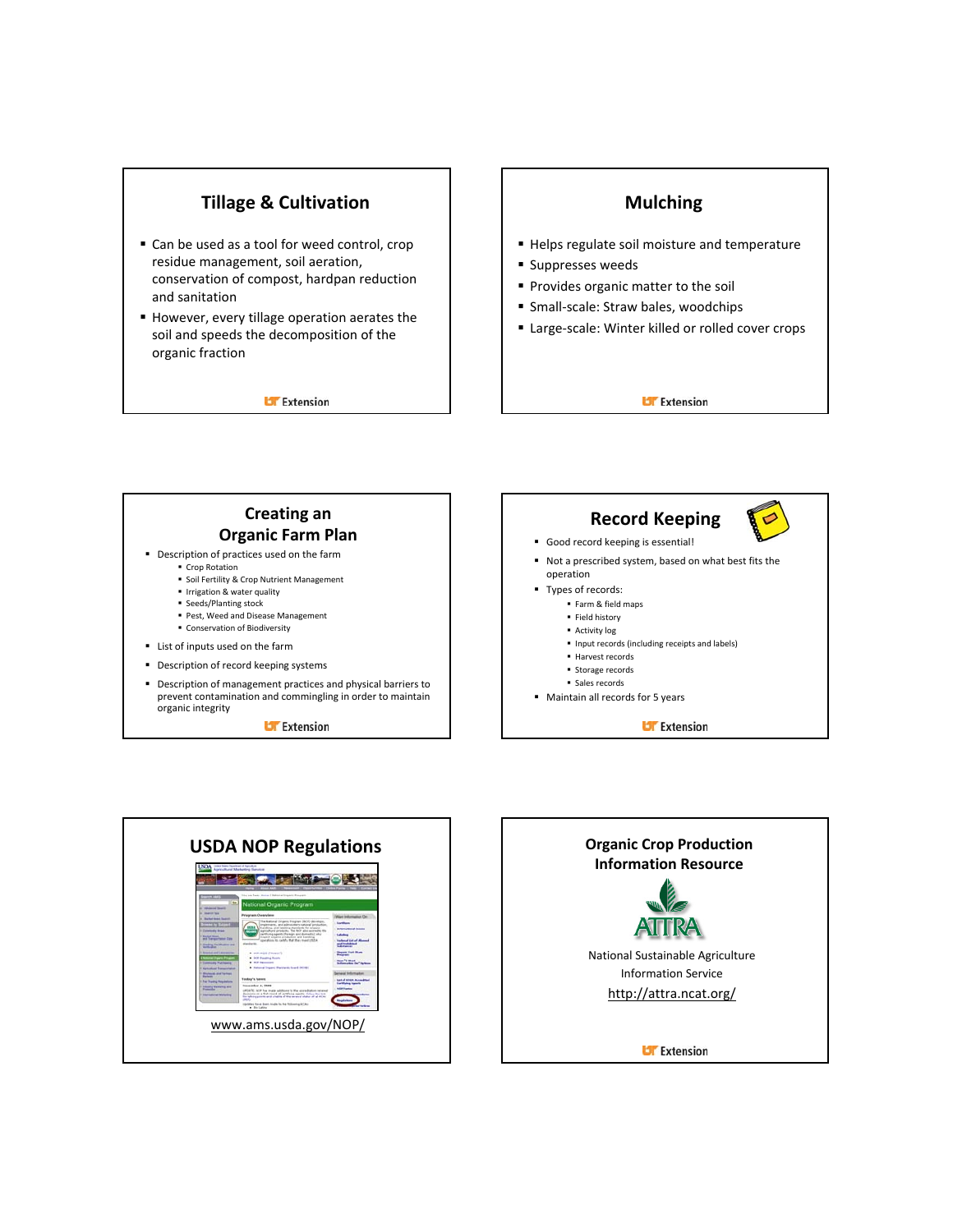#### **UT Organic Initiative**

- **Funded by the TDA**
- **5 year project**
- 
- **Commercial vegetable & small fruit production** • Emphasis on helping traditional TN farmers increase farm income by capitalizing on organic market demand
- **Support for organic extension activities, organic research & developing and connecting organic efforts in the state**
- **Farm to Market connections**
	- Supporting networks that link producers of both organic and conventional products to buyers

**U** Extension



# Evaluating the performance of different warm season and cool season cover crops • Green manures for organic matter & nitrogen • Attracting beneficial insects for pest management • Smothering weeds • Improving soil structure **Cover Crops & Green Manures**

**Li** Extension

## **Cover Crops & Green Manures**

- **Evaluating equipment for managing cover crops** 
	- Roller Crimper
	- Flail mower
	- Spader



**Cover Crops & Green Manures** Current experiment looking at: 5 grains • Winter Wheat • Winter Rye • Oats • Triticale • Barley 5 legumes • Crimson clover • Red clover • Ladino clover • Austrian winter pea • Vetch Single species/bicultures, 35 treatments Planting dates: Sept. 15, Oct. 15, Nov. 15 Evaluating biomass & nutrient availability **U** Extension

**Evaluating** performance of specialty vegetable varieties Eggplant, tomatoes, potatoes, carrots, peppers, melons, beans, greens, herbs Identifying challenges with weed, disease & insect management **Specialty Crops – Warm Season**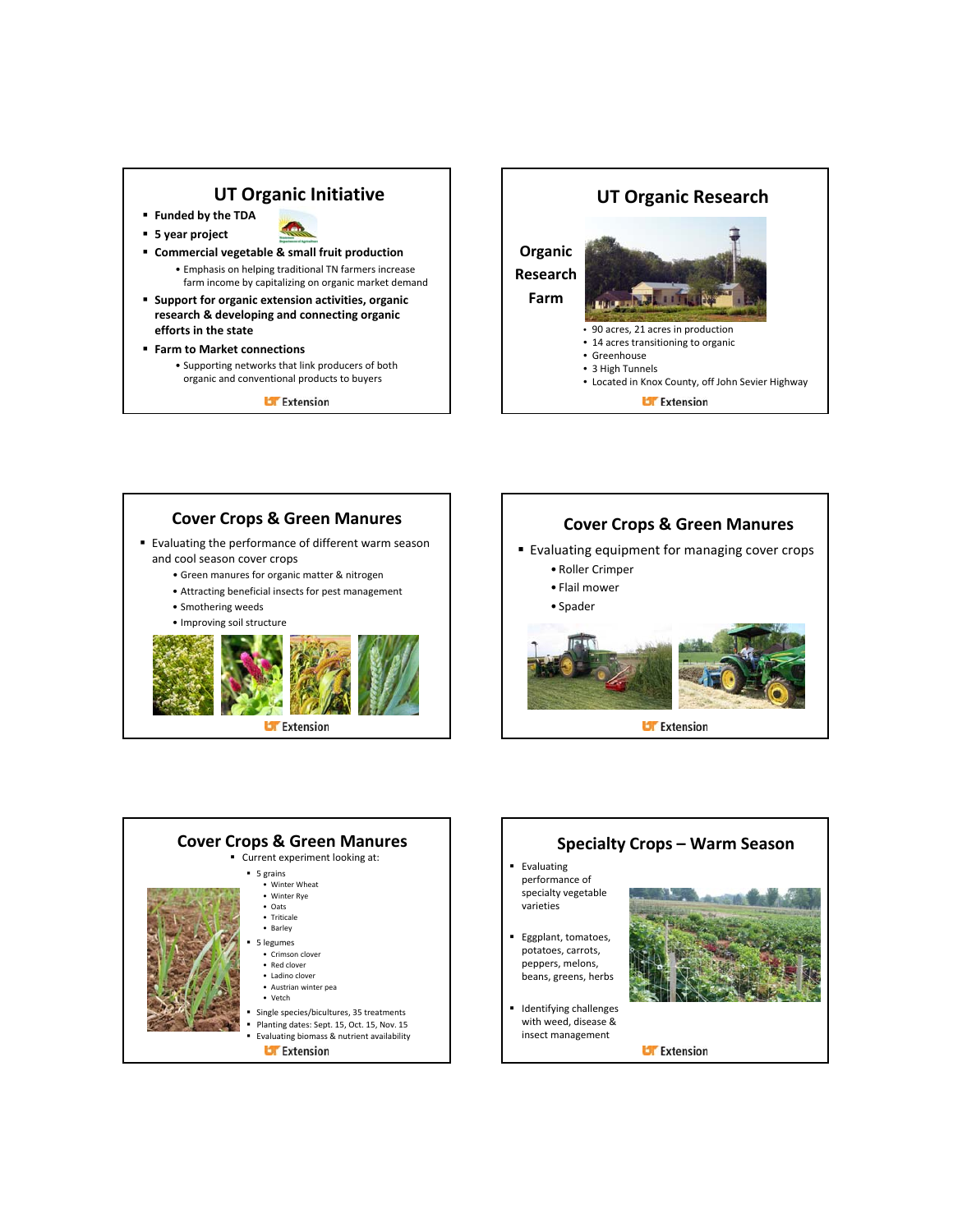

#### **Sustainable Tillage Methods & Living Mulches**

- **Evaluating the effect of** different tillage practices rototilling, discing, rotary spading and no-till-on soil quality for organic vegetable production
- Soil quality measures include: % organic matter
	- aggregation
	- compaction water holding capacity
	- total and available nutrients
- weed suppression Evaluating living mulches for
- reduced till tomato production

**Li** Extension



#### **Cucumber Beetle Management**

- Planned for 2009
	- Low‐input organic insect management systems for melon production: trap cropping for cucumber beetles & squash bugs using Hubbard squash and other crops
- Evaluating the efficacy of an early registration biopesticide for cucumber beetle management on pumpkins and melons